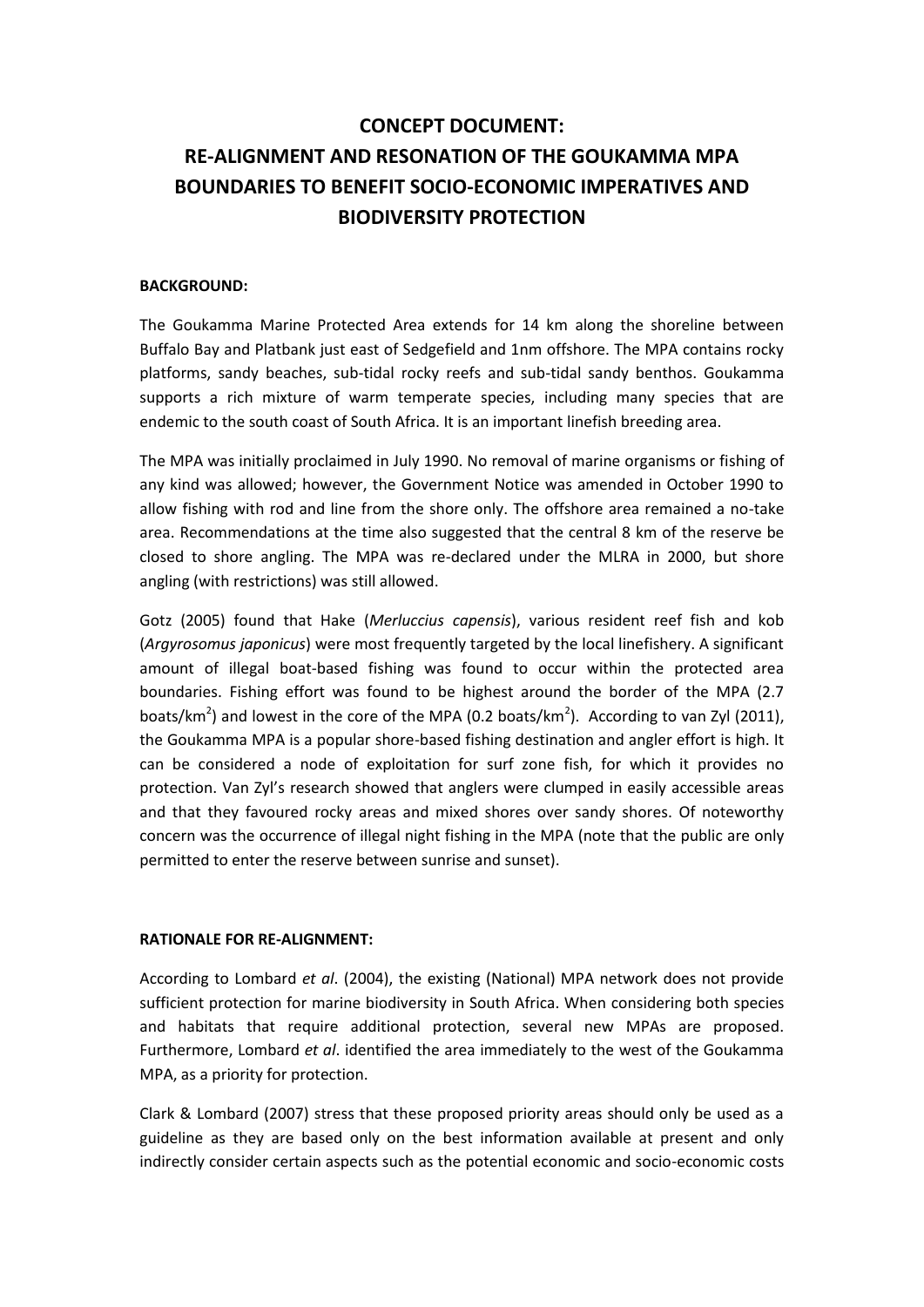of selecting a particular area for enhanced conservation status. Such issues can only really be taken into account in much more detailed site-specific analyses where a range of conservation planning options can be work-shopped with those directly affected by any proposed changes in conservation status. Most significantly, they also state that perhaps more important than expanding the existing MPA network, would be concentrating on improving management within existing MPAs and upgrading the levels of protection in those MPAs that allow for the exploitation of living resources. In other words, thought should be given to rezoning sections of both the Robberg and Goukamma MPAs to include no-take areas from the shore.

Clark & Lombard (2007) performed an additional detailed fine-scale analysis within the Agulhas Bioregion, extending from Cape Point to the Mbashe River, and used key (sensitive) habitat types to determine additional areas that would need to be protected in order to meet conservation targets. The guiding principles used to determine these areas included requirements to minimize total reserve area, to minimize known threats and to promote adjacency (areas next to existing MPAs). Two identified priority areas from this study fall within the management area, namely:

- Priority Area 11 located immediately to the west of the Goukamma MPA. This area was highlighted as it could contribute significantly to some sub-tidal geology types and to the Groenvlei-Swartvlei coastal dune system. There would be no additional contribution to intertidal habitat targets and only a minor contribution to linefish habitat targets (habitat rated as only moderate).
- Priority Area 12 located immediately to the west of the TNP and extending to the Sout River, it does not contribute greatly to any specific feature targets, but contains good linefish habitat (rated as high) and contains Quartzite (Table Mountain Group), which is one of the sub-tidal geology types.

Similar recommendations have been made by Chalmers *et al.* (2009), with the following scenarios being proposed for enhancing conservation through the existing MPA network:

- Extend the offshore boundary of the Goukamma MPA, as motivated by Götz *et al.*  (2009), to include deeper reef areas and enhance protection of these habitats and linefish species
- Restriction of shore fishing in some areas of the Goukamma MPA and the southern portion of the Robberg MPA to enhance protection of coastal linefish species.

The National Protected Area Expansion Strategy (2008) sets protected area targets for the inshore marine bioregions and recommends an increase of 15 additional kilometres of No-Take MPA within the Agulhas Bioregion (Table 1). Closure of sections of the Goukamma MPA to shore-based angling will go a long way to meeting these minimum targets.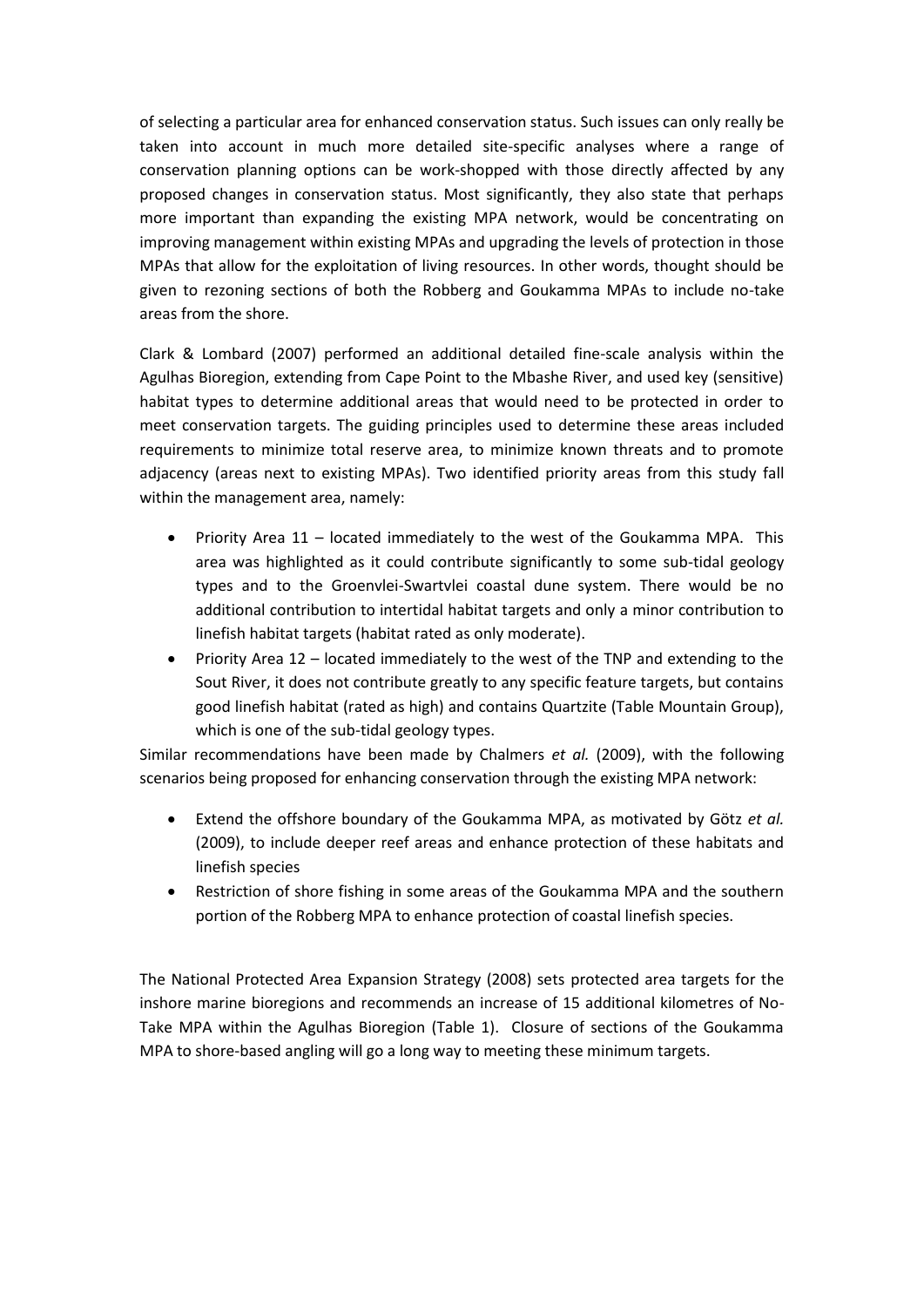|                |        | Required in next 5 years |      |       |     |
|----------------|--------|--------------------------|------|-------|-----|
| Bioregion      | Length | No-take                  |      | Total |     |
|                | $km*$  | km                       | $\%$ | km    | %   |
| Namaqua        | 684    | 26                       | 3.8  | 43    | 6.3 |
| SW Cape        | 420    | 3                        | 0.7  | $-$   |     |
| <b>Agulhas</b> | 1706   | 15                       | 0.9  | 38    | 2.2 |
| Natal          | 693    | 15                       | 2.2  | 8     | 1.1 |
| Delagoa        | 153    | --                       | --   | --    | --  |
| Total          | 3656   | 56                       | 1.5  | 88    | 2.4 |

## **Table 1: National Protected Area Expansion Strategy for Inshore Marine Targets.**

The results from Kerwath *et al*. (2008) on the effects of MPA's on exploited stock species showed that even small MPAs can be effective in rebuilding and protecting spawning populations inside their boundaries. Currently, the MPA boundary encompasses areas of ideal reef habitat, but re-aligning the boundary of the MPA will significantly increase the reef area for the protection of threatened reef species.

There are two main biological and ecological priority areas that provide the basis for the realignment and rezonation of Goukamma MPA. The most comprehensively researched aspect is the necessity of a larger reef area for reef associated species such as the roman (*Chrysoblephus laticeps*) and galjoen (*Dichistius capensis*) which are two heavily impacted reef fishes. The second aspect is the potential closure of some of the coastline to shore fishing. This will reduce the pressure on the already vulnerable fish stocks that utilise the Goukamma MPA. Each of these aspects is discussed below.

# **Re-alignment of the Goukamma MPA**

Goukamma MPA is host to a diverse fish fauna and boasts numerous resident reef fishes. There has been considerable study of the residency of reef associated species, one of the most important of which is the red roman. The national stock of roman has been in decline for many years and is now considered to be collapsed (Kerwath *et al.* 2008). Kerwath *et al.* (2007) showed that roman in the Goukamma MPA display a high degree of residency. Most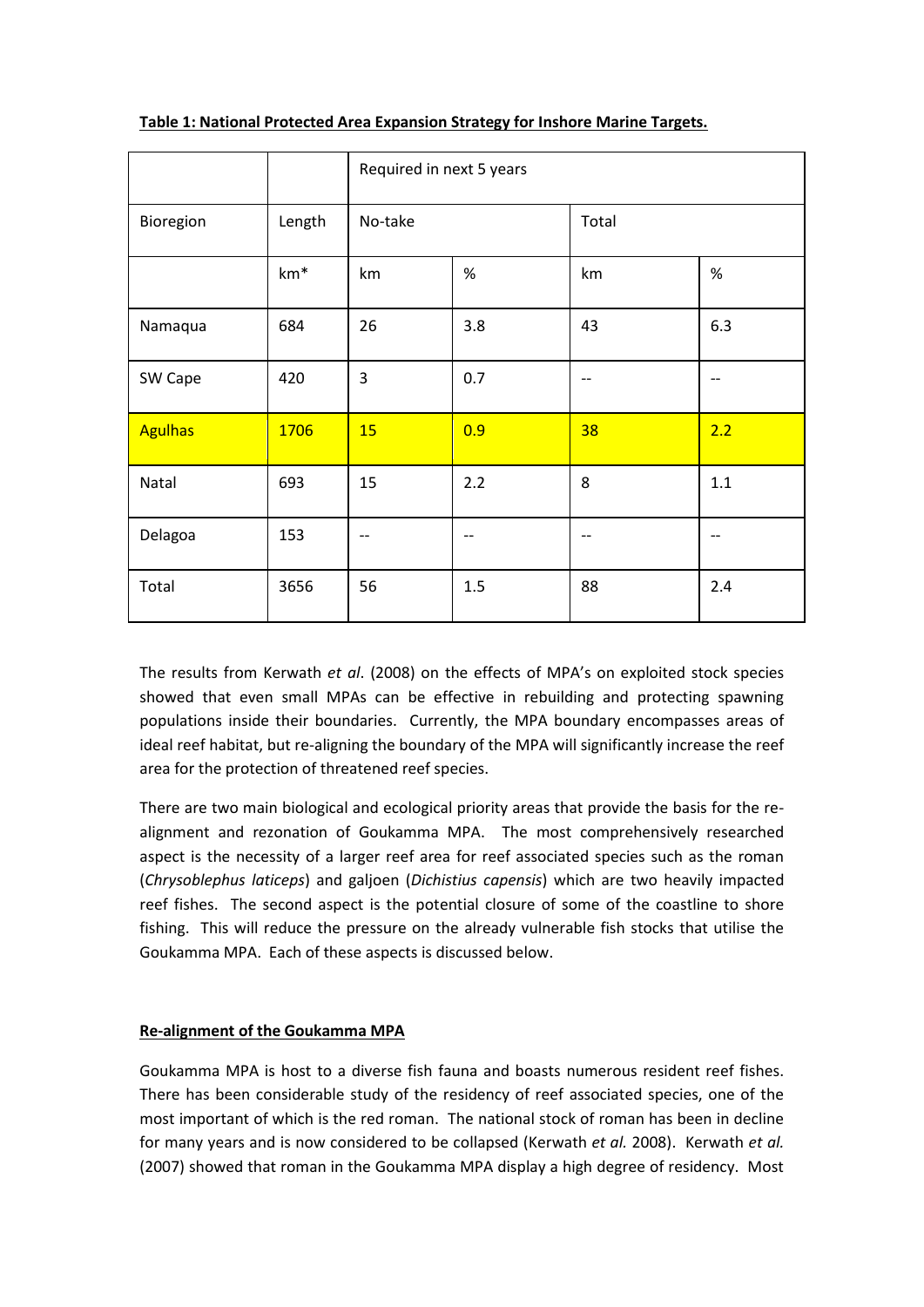recaptured fish from this study were recaptured close to the release point with 61% recaptured within 50 m of the release site and 85% within 100 m.

Gotz *et al*. (2009), state that the Goukamma MPA has been shown to be effective in maintaining a spawning stock of roman. The larval ecology and the oceanographic conditions in the area suggest a good potential for the enhancement of roman stocks outside the reserve through larval dispersal. They suggest that a change of the seaward boundary of the reserve to coincide with a latitudinal line could increase its value as a harvest refuge for resident reef fishes such as roman, facilitate voluntary compliance and monitoring and prosecution of illegal fishing without a significant negative impact on the commercial linefishing fleet in the area. Simple adjustments such as the one proposed here would be beneficial to achieve fishery and conservation goals alike**.**

### **Rezonation of the Goukamma MPA**

A preliminary assessment by Pradervand & Hiseman (2006) on the shore fishery along the Goukamma MPA found that a wide range of fishes were targeted by anglers (35 species sampled over a nine year survey period). Two species, blacktail (*Diplodus sargus capensis*) and galjoen, collectively made up more than 60% of the total recorded catch by number and more than 50% of the catch by weight. None of the other 33 recorded species had an individual contribution greater than 11%. Of large concern was the finding that up to 30% of the recorded catches of the top species was smaller than the minimum legal size limits. Although catches of most of the top species contained <7% immature specimens, 98% of recorded dusky kob (*Argyrosomus japonicas*) and 87% of white steenbras (*Lithognathus lithognathus*) were immature (Pradervand & Hiseman 2006). In a more recent assessment of shore fishing in the MPA by Anchor Environmental, 351 anglers and 117 fish from 19 species were sampled over the period  $02/01/2011 - 28/08/2011$ . Again, the dominant fish in the catches was blacktail, making up 40% of the total catch. Of the 117 fishes, only 34 (29%) were released after being caught. However, only 7% of the fish kept were undersized. The majority of the fishers interviewed were fishing for recreational purposes (89%) rather than subsistence (11%).

#### **OPTIONS FOR DESIRED STATE:**

The Goukamma Nature Reserve and MPA is currently a no-take area for ski-boat angling and spearfishing but shore-based angling is allowed. The proposed new offshore boundary of the MPA, as motivated by Götz *et al.* (2009), which includes additional sub-tidal reef habitat, is shown (Fig 1). A proposed priority conservation zone (Clark and Lombard 2007) to the west of the Goukamma MPA is also identified as a priority for conservation and includes two major oyster harvesting sites that will need to be considered with the commercial permit holders.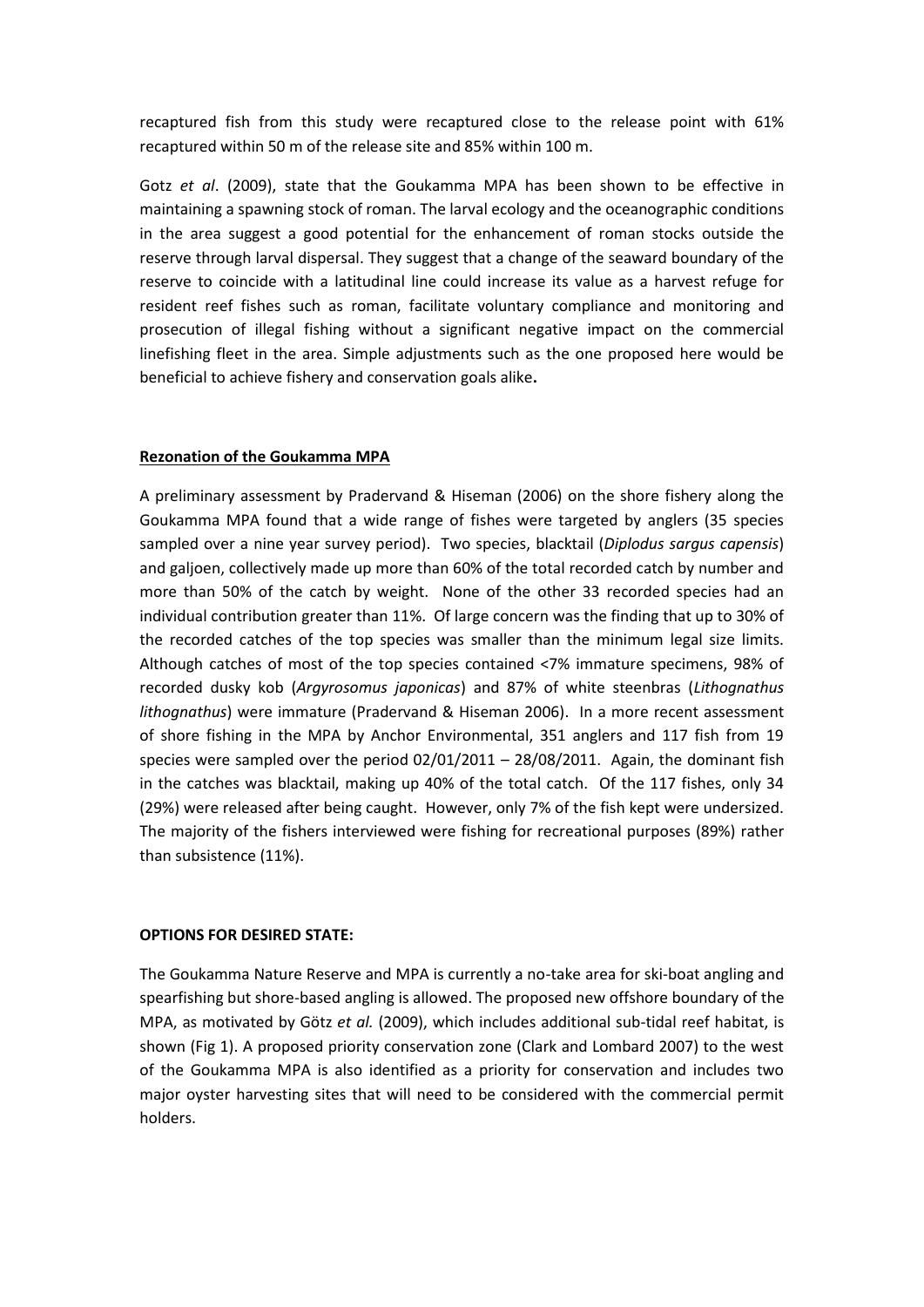

**Figure 1: Proposed re-alignment of Goukamma MPA as proposed by Götz** *et al***. (2009).**

The proposed rezoning of the existing MPA can be seen in Fig 2. The proposed zonation scheme entails two zones namely:

- **Controlled zone** shore angling at any time of day or night is allowed but bait collection, all net fishing and spearfishing is not allowed.
- **Restricted zone** no take zone (no shore angling, spearfishing, netting or bait collection)

However, specific areas would require specific control measures. These are proposed in Table 2.

# **Table 2: The specific control measures per area proposed for the rezoning of the Goukamma MPA**

| Area           | <b>Specific control measures</b>                              |                                                                                                                                                                                |
|----------------|---------------------------------------------------------------|--------------------------------------------------------------------------------------------------------------------------------------------------------------------------------|
|                | <b>NOT ALLOWED</b>                                            | <b>ALLOWED</b>                                                                                                                                                                 |
|                | All consumptive utilization                                   | All non-consumptive utilization                                                                                                                                                |
| $\overline{2}$ | a) Bait collection<br>Spearfishing<br>b)<br>Net fishing<br>c) | Shore fishing with a rod and<br>a)<br>line within National set bag and<br>size limits<br>collection of washed out red<br>b)<br>bait by locally resident small<br>scale fishers |

The rationale for this zonation is multi-faceted and described in Table 3 below.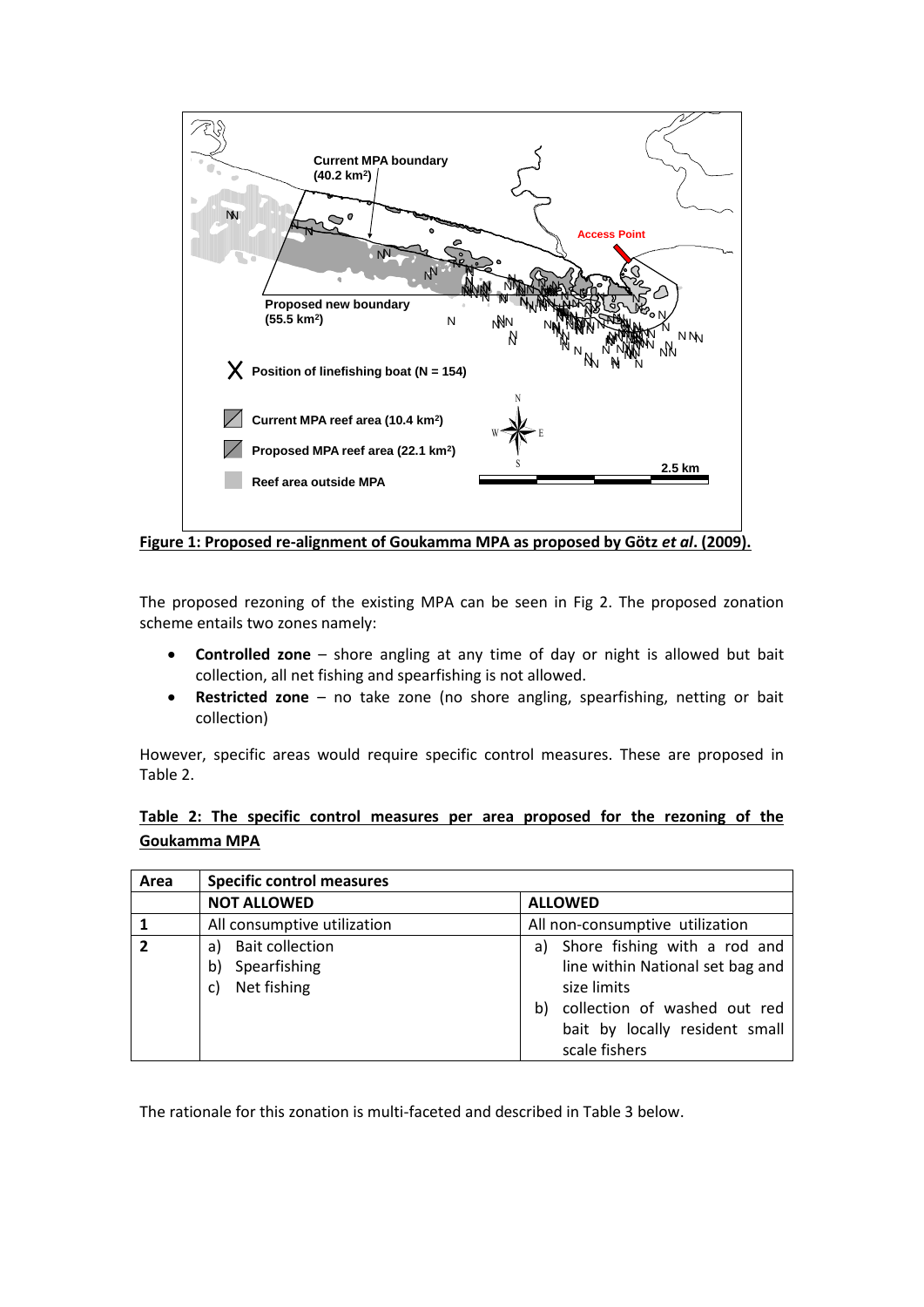**Table 3: Proposed rezonation of Goukamma MPA highlighting controlled and restricted regions and the rationale for these restrictions.**

| Area 1       | 1) access is limited                                                                 |  |  |  |  |
|--------------|--------------------------------------------------------------------------------------|--|--|--|--|
|              | 2) contains good linefish habitat according to Clark and Lombard 2007                |  |  |  |  |
|              | 3) is currently a difficult area to control through patrolling specifically at night |  |  |  |  |
|              | 4) similar habitat is available to fishermen to the west                             |  |  |  |  |
| Area 2       | 1) a high use zone around the coastal holiday town of Buffalo Bay (from local        |  |  |  |  |
|              | unpublished use data)                                                                |  |  |  |  |
|              | 2) There is an existing "informal right" for fishermen holding the National bait     |  |  |  |  |
|              | collection permit to collect "uitspoel" or washed out red bait to the daily bag      |  |  |  |  |
|              | limit. This zonation aims to convert this "informal right" to a formal right         |  |  |  |  |
|              | allowing a limited number of identified locals the rights to collect and sell red    |  |  |  |  |
|              | bait.                                                                                |  |  |  |  |
| <b>NOTE:</b> | It is obvious that the eastern boundary of Area 1 and the western boundary of        |  |  |  |  |
|              | Area 2 should be the river mouth. However, being a temporary open/closed             |  |  |  |  |
|              | estuary there are times when there is no mouth and this may be used by               |  |  |  |  |
|              | fishermen to gain access to Area 1 from Area 2.                                      |  |  |  |  |

This proposed zonation will need to be determined as a matter of priority in cooperation with all stakeholders.



**Figure 2: Proposed zonation of Goukamma MPA**